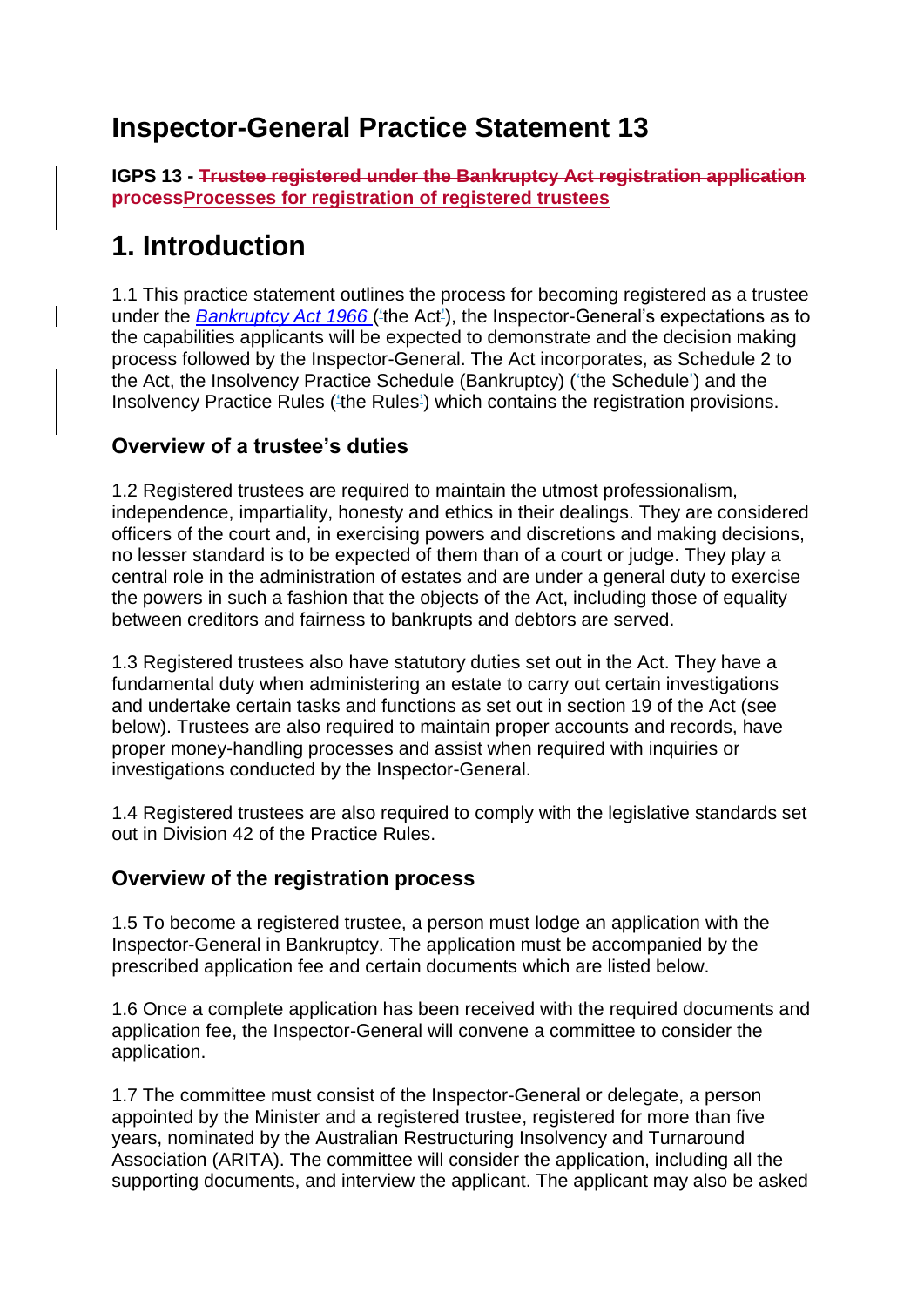to sit an examination. Committee members may also choose to contact referees or request additional referees as part of the application process to confirm the fit and proper test that forms part of the eligibility requirements.

1.8 The committee will decide whether or not to register an applicant as a trustee and provide reasons for its decision to both the applicant and the Inspector-General. The Inspector-General must give effect to the decision of the committee.

1.9 To complete the registration process, the successful applicant must pay the prescribed registration fee and provide evidence that they have obtained, or will obtain, adequate and appropriate professional indemnity and fidelity insurance.

1.10 If the applicant is not satisfied with the committee's decision, they may apply to the Administrative Appeals Tribunal for a review of the decision.

# **2. The application**

2.1 In order to be accepted and processed, an application must be on the approved form together with:

- proof of the qualifications relied on
- two referee reports attesting to the applicant's current knowledge and ability (ie dated no more than 3 months prior to the date of application)
- two referee reports attesting to the applicant being a fit and proper person in business who displays honesty and integrity and is of good fame and character (the referees used may be the same as those attesting to current knowledge and ability)
- a statement setting out the applicant's experience, knowledge and abilities
- a National Police Certificate issued by the Australian Federal Police (AFP), evidencing that the applicant has not been convicted of fraud and dishonesty covering the previous within 10 year speriod prior to of making the application
- an overseas police check from any country where the applicant has been resident in for at least one year in the last 10 years
- the prescribed application fee.

2.2 Applications must be made on [Form 10](/node/3111) Application for Registration as a Trustee. This is form may be downloaded available on from the forms page of the AFSA website and is submitted online.

2.3 An application will not be considered as having been received if all these aspects are not addressed.

2.4 Once a complete application is received the application is accepted for lodgement and a committee convened to consider the application.

#### **A statement setting out the applicant's experience, knowledge and abilities**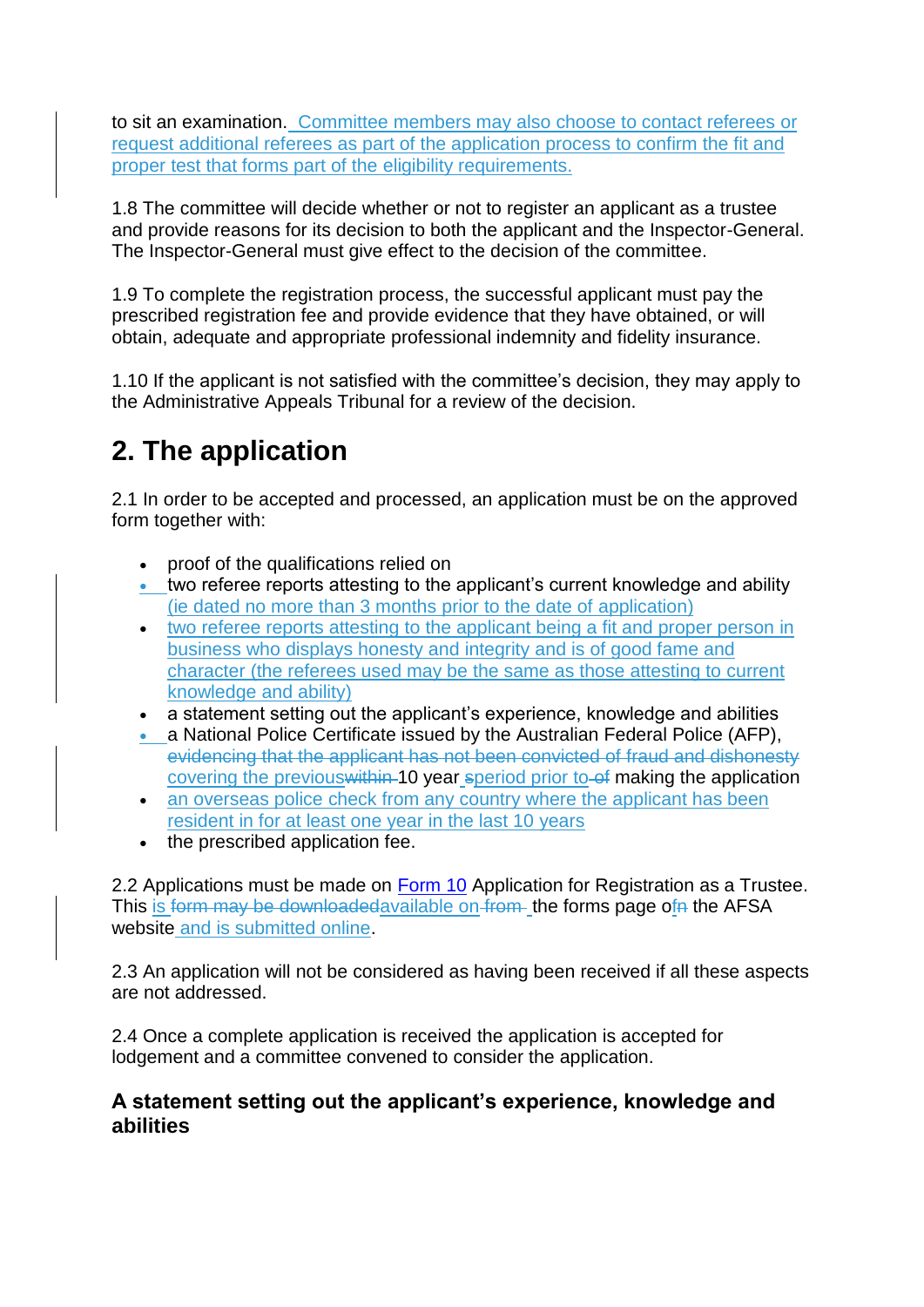2.5 The statement should set out the applicant's experience, knowledge and abilities relevant to dealing with insolvency and bankruptcy matters. The statement should describe and/or confirm:

- the applicant having engaged in at least 4000 hours of relevant employment at a senior level  $-$ in the preceding five years
- the applicant's ability to perform satisfactorily the duties of a registered trustee immediately after registration.

2.6 In outlining any relevant employment history, the applicant should list any employment that, based on the definition of "relevant employment":

(a) involves assisting a registered trustee in the performance of his or her duties as trustee under the Act; and

(b) involves the providing of advice in relation to the matters under the Act; and

(c) provides exposure to the external administration of companies and receivership and receivership and management.

2.7 In particular, applicants should provide the following details of their employment history:

- the position the applicant has occupied and the duties they have performed
- a list of the personal and/or corporate insolvency files the applicant has been involved in, including the type of administration, the level of responsibility held on the file and the time spent administering each matter.

### **Evidence of qualifications**

2.8 The approved application form (Form 10) requires that an applicant provide an original statement or certified copy from an Australian university (or college of advanced education or other Australian tertiary institution of an equivalent standard) with their application, as proof of the qualifications required by Division 20 of the Insolvency Practice Rules—namely:-

(a) the academic requirements for the award of a tertiary qualification that includes at least 3 years of full-time study (or its equivalent) in commercial law and accounting and

(b) the academic requirements for at least 2 course units accredited under the Australian Qualifications Framework Level 8 (or equivalent study) in the practice of external administrators of companies, receivers, receivers and managers, and trustees under the Act.

2.9 If the applicant believes they have equivalent tertiary qualifications covering accountancy and commercial law, they should provide similar evidence for consideration. It is important to note that the committee may decide that an applicant should be registered even if the committee is not satisfied that the applicant has the qualifications, experience, knowledge and abilities prescribed. This is on the proviso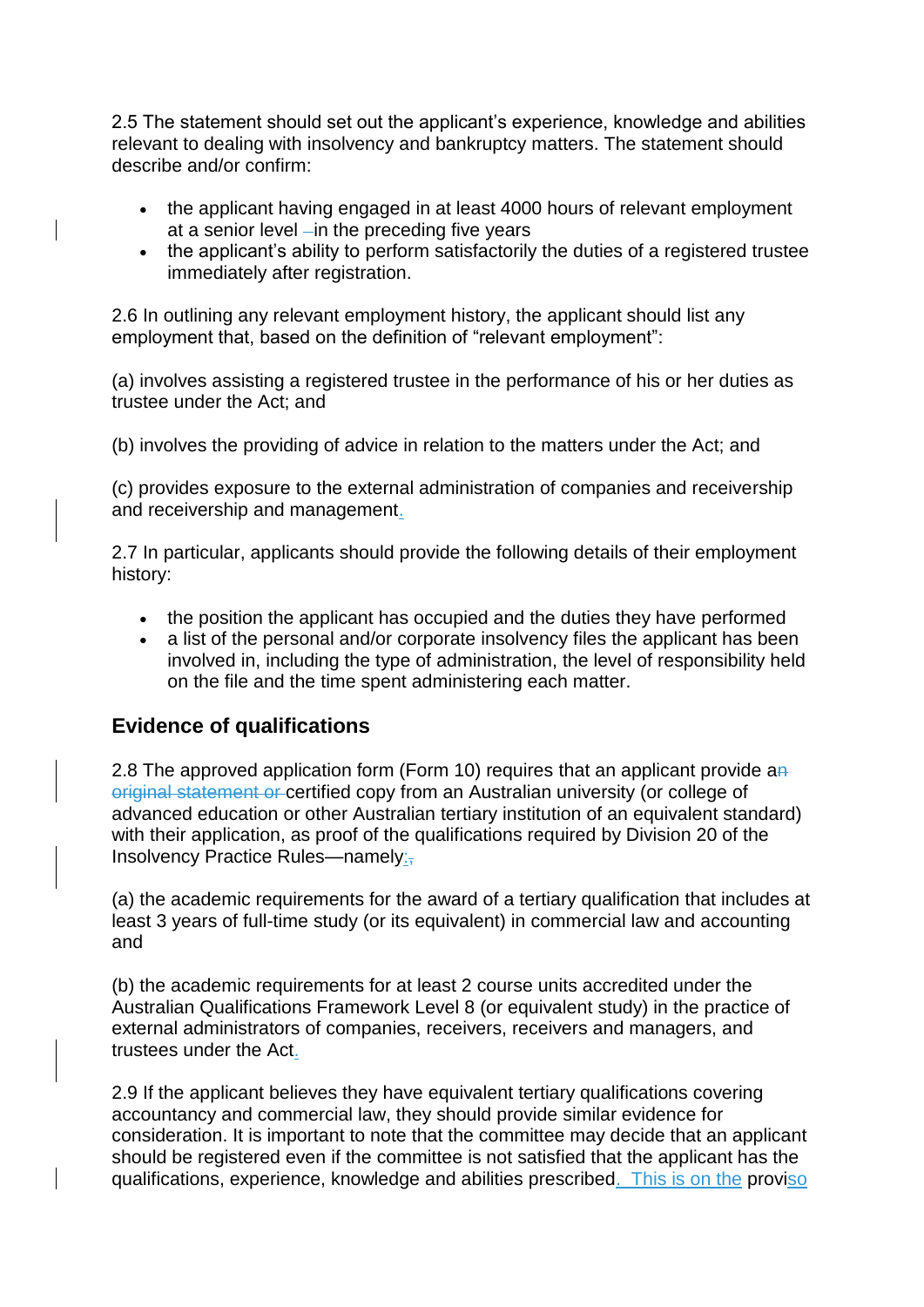thatded the committee is satisfied that the applicant would be suitable to be registered as a trustee if the applicant complied with conditions specified by the committee.

#### **Referee reports**

2.10 The application must contain two referees' reports as described below.

2.11 Applicants should ensure that each referee report provided in support of their application contains the following details:

a. the referee's name, address, email address and telephone number

b. the referee's occupation

c. the period during which, and the circumstances under which, the referee has known the applicant

d. the referee's opinion about the following matters:

i. the applicant's abilities in oral and written communication ii. the applicant's knowledge of the powers, duties and functions of a registered trustee or registered liquidator iii. the applicant's knowledge of business matters and his or her ability to successfully conduct business activities iv. the applicant's honesty and integrity and whether they are of good fame

and character

e. whether, in the referee's opinion, the applicant has experience in assisting a registered trustee or a registered liquidator within the meaning of the Corporations Act in carrying out the functions of the trustee or liquidator and, if so:

i. the nature of the activities that the applicant was required to carry out in acquiring that experience

ii. the length of the period of time during which the applicant carried out those activities

iii. whether the applicant carried out those activities in a competent manner iv. the referee's reasons for supporting the application.

2.12 Each referee's comments should relate to the applicant's current ability to perform the duties of a registered trustee and/or their opinion about the applicant's honesty and integrity. Where a reference does not contain these particulars (either together or separately), the committee will request that the applicant obtain a further reference before proceeding to interview.

#### **Obligations of an applicant who is an employee rather than a sole proprietor or a partner in a firm**

2.13 If an applicant is an employee, they will need to demonstrate to the committee that the arrangements between the applicant and their employer will enable them to have independence and be free of any influence, particularly from an employer. They will need to have an agreement with their employer ensuring their independence when discharging their duties as a registered trustee.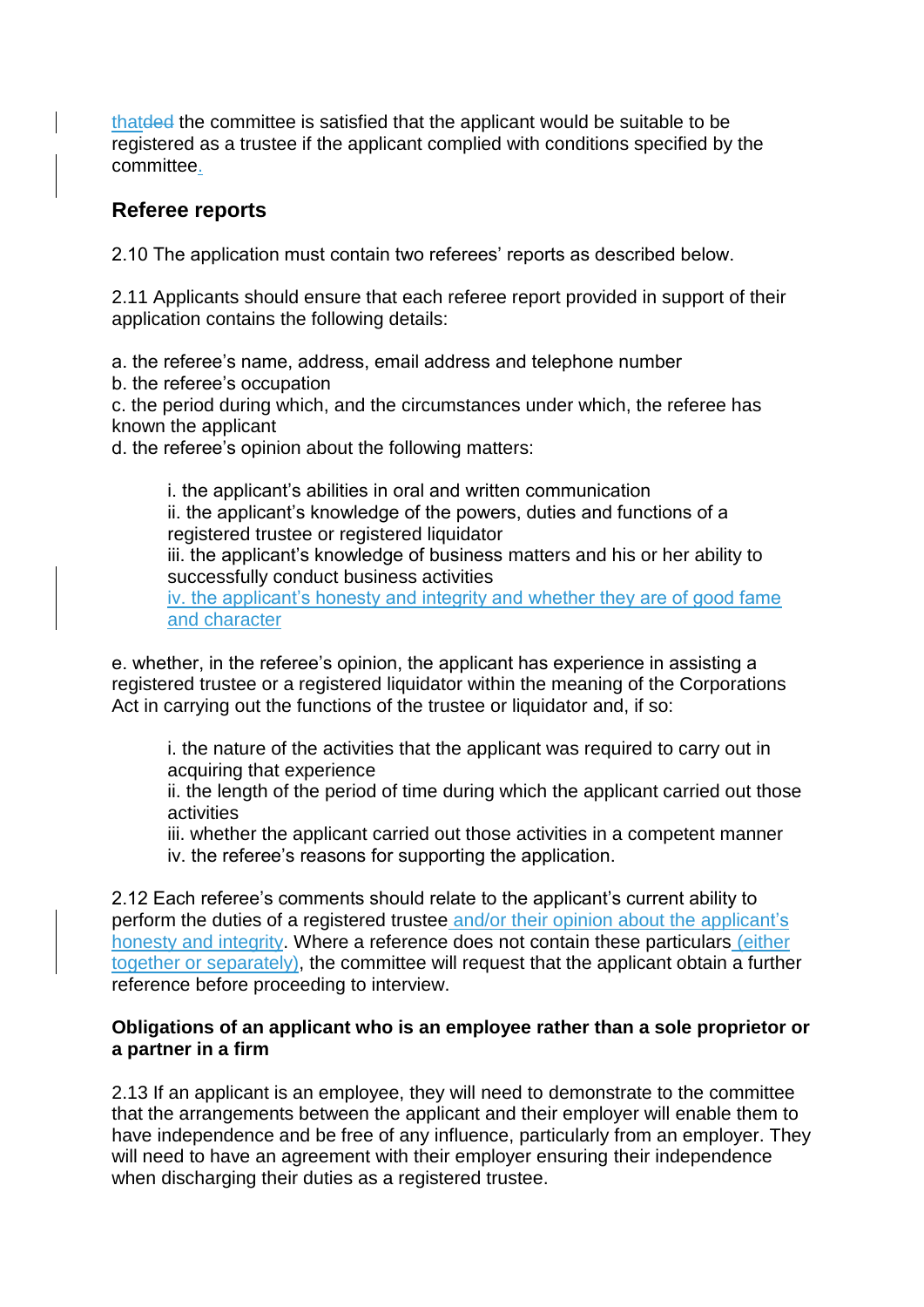2.14 In this respect, an applicant should ensure that their application addresses the issues detailed by the court in the decided cases of *[Re David Hurt Ex Parte: David](http://www.austlii.edu.au/cgi-bin/sinodisp/au/cases/cth/FCA/1988/85.html?stem=0&synonyms=0&query=ex%20parte%20hurt)  [Hurt \[1988\] FCA 85](http://www.austlii.edu.au/cgi-bin/sinodisp/au/cases/cth/FCA/1988/85.html?stem=0&synonyms=0&query=ex%20parte%20hurt)* and *[Re Tracy Joy Dare; Ex Parte Tracy Joy Dare Art \[1992\] FCA](http://www.austlii.edu.au/cgi-bin/sinodisp/au/cases/cth/FCA/1992/509.html?stem=0&synonyms=0&query=re%20dare)  [509](http://www.austlii.edu.au/cgi-bin/sinodisp/au/cases/cth/FCA/1992/509.html?stem=0&synonyms=0&query=re%20dare)*. These issues are usually addressed by a letter from the employer confirming that in the event that the applicant is successful in becoming a registered trustee:

(1) That the applicant will not be subject to direction from the applicant's employer as to the performance of the applicant's work as a trustee including directions as to the manner in which the work will be done and decisions to be taken in the exercise of discretion as a trustee.

(2) That the employer understands and accepts the requirement for the applicant's independence and undertakes to respect it.

(3) That fees earned by the applicant by way of remuneration as a trustee shall belong to the applicant and be the applicant's sole property save that the applicant will be required to pay over to the employers firm sufficient monies earned from such fees to reimburse the employer for the applicants salary, an appropriate portion of salaries of any staff used in administering personal administrations and an appropriate portion of overheads.

(4) That both the applicant and employer are aware of possible conflicts of interests between the duties of the trustee as such and the applicant's duties as an employee

(5) The applicant will have the right to refuse and/or relinquish any appointment or trusteeship.

(That is, should circumstances show that there would be a conflict between the applicant's role as employee and duties as trustee if the applicant were to take on a trusteeship in those circumstances).

(6) Further, the applicant's terms of employment will allow the applicant as a trustee the use of the firm's premises, equipment and other staff as necessary to enable the applicant to discharge the applicant's duties as a trustee. The employers firm will render to the applicant an account for use of these facilities and staff

(7) That the applicant would not be required or expected to act as trustee of a bankrupt or debtor of whom the firm was a creditor.

#### **Payment of the application fee**

2.15 The prescribed [application fee](/node/3421) is required before AFSA can accept any application. Payment is usually made by cheque direct deposit although payment by electronic other means are available if required is also an option. Please contact the Regulation and Enforcement Regulation Practitioner Officer on 07 3360 5416 1300 364 785 to find out more details about electronic payment.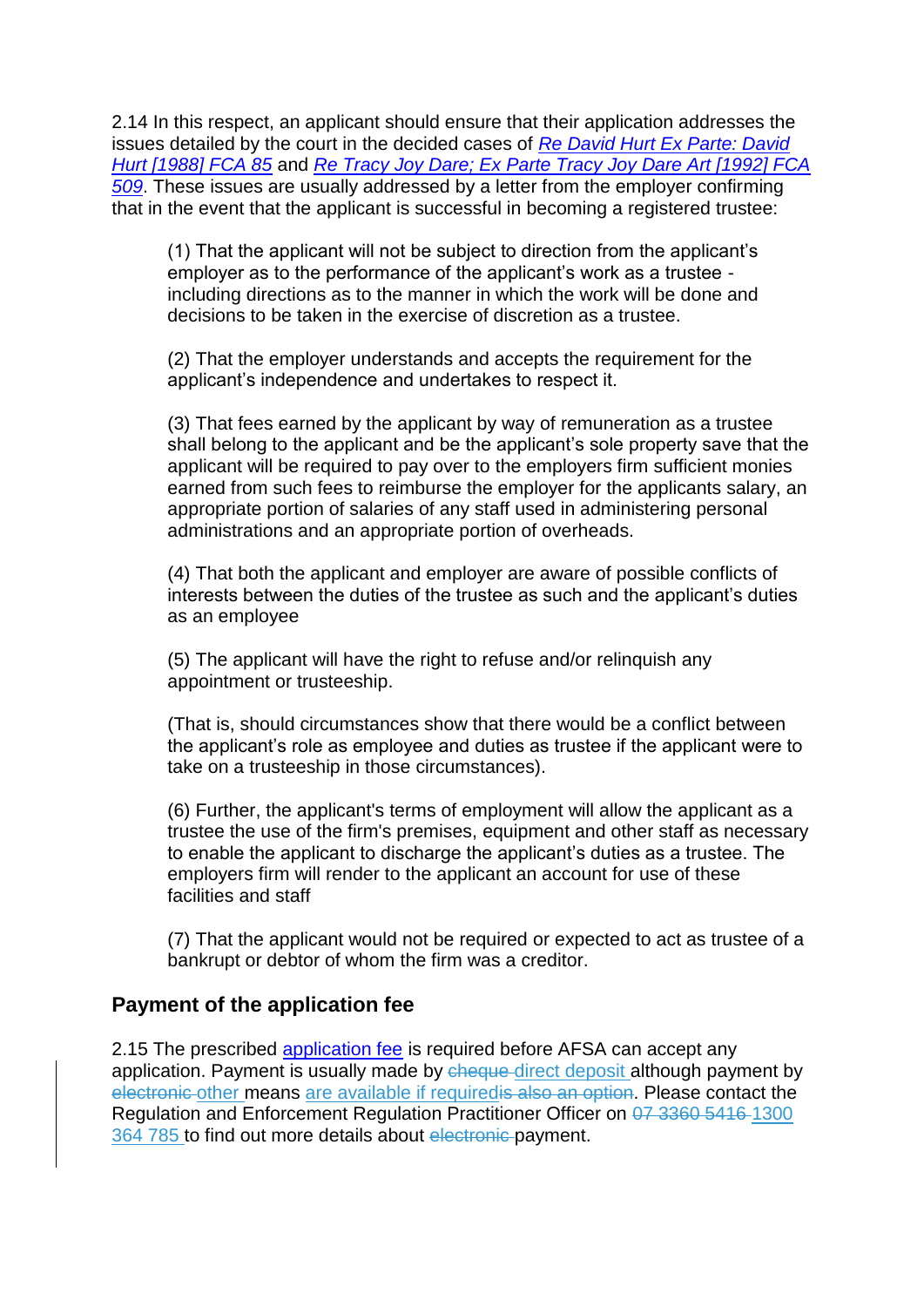2.16 Any cheque should be made payable to the 'Australian Financial Security Authority' and forwarded with the application to:

**The Regulation Practitioner Officer Regulation and Enforcement, AFSA PO Box 10443 Adelaide Street BRISBANE QLD 4000.**

## **3. Processing or non-acceptance of application**

3.1 Should it be apparent that the application is not complete, the Inspector-General will not accept the documents and any application fee will be refunded.

3.2 This may occur if:

- payment does not accompany the application
- the approved form (Form 10) is not used
- a statement of experience, knowledge and ability is not provided
- referees' reports are not provided
- no proof of tertiary accounting and commercial law qualifications is provided.
- **-** Proof of completion of the postgraduate study?
- a National Police Certificate or overseas police check (as relevant) is not provided.

3.3 The committee will also need to consider if there are any issues that prevent the applicant being registered as set out in subsection 20-20 of the Insolvency Practice Schedule namely, that the applicant:

> *(a) has been convicted, within 10 years before making the application, of an offence involving fraud or dishonesty; and*

> *(b) is or has been been within 10 years before making the application, an insolvent under administration; and*

 *(c) has had his or her registration as a trustee under this Act cancelled within 10 years before making the application, other than in response to a written request by the applicant to have the registration cancelled; and*

 *(d) has had his or her registration as a liquidator under the [Corporations Act 2001](https://www.legislation.gov.au/Details/C2016C00922) cancelled within 10 years before making the application, other than in response to a written request by the applicant to have the registration cancelled; and*

 *(e) is disqualified from managing corporations under Part 2D.6 of the [Corporations Act 2001,](https://www.legislation.gov.au/Details/C2016C00922) or under a law of an external Territory or a law of a foreign country; and*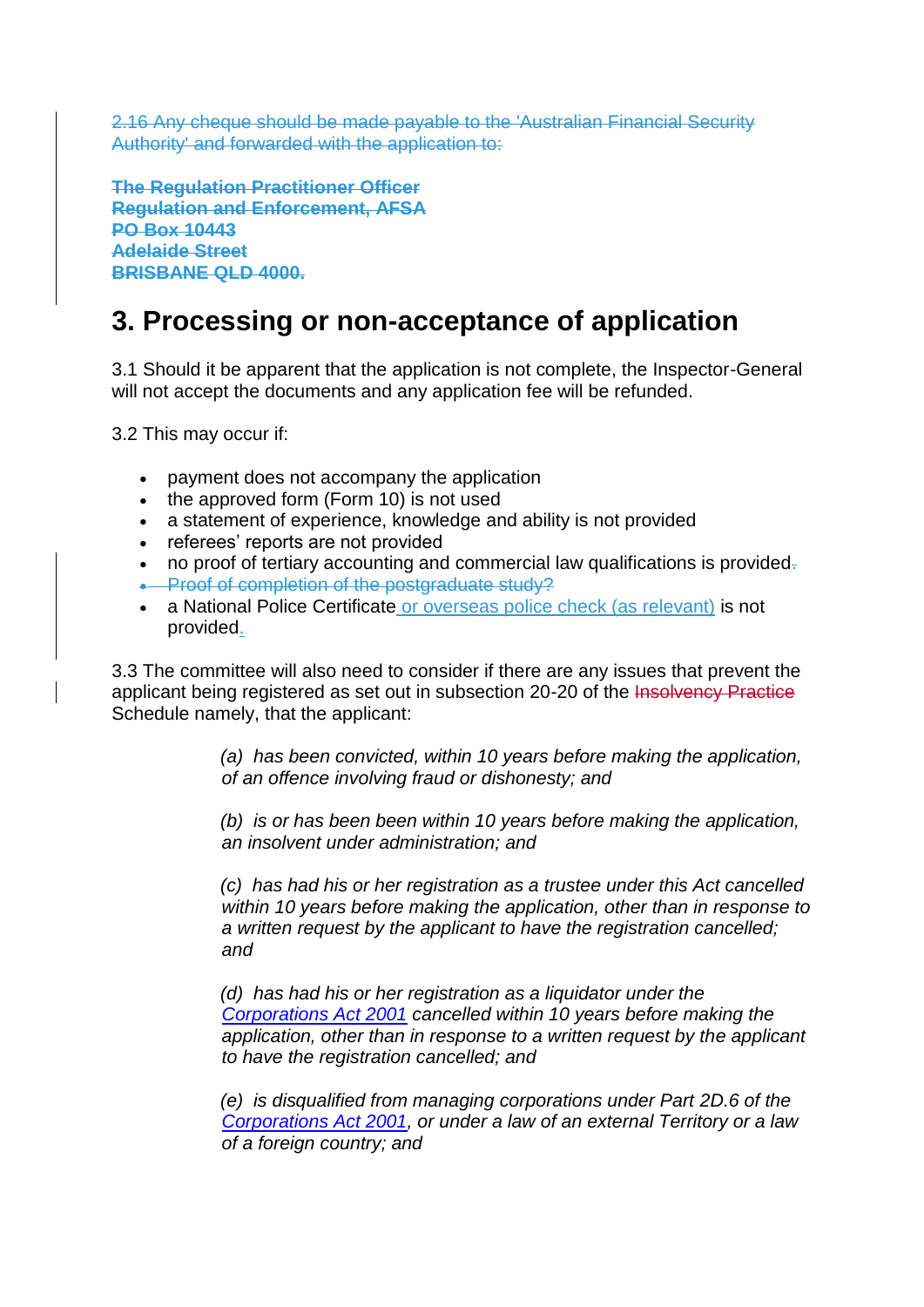- *(f) is not otherwise a fit and proper person<sup>1</sup> ; and*
	- *(g) is not resident in Australia or in another prescribed country.*

Note: The committee may decide that the applicant should be registered even if the committee is not satisfied of a matter mentioned in paragraph (c), (d), or (g), provided the committee is satisfied that the applicant would be suitable to be registered as a trustee if the applicant complied with conditions specified by the committee.

#### **Insurance requirements**

**.** 

3.4 The Committee must be satisfied that the applicant will take out:

- (i) adequate and appropriate professional indemnity insurance; and
- (ii) adequate and appropriate fidelity insurance;

against the liabilities that the applicant may incur working as a registered trustee.;

3.5 The level of professional indemnity insurance to be taken out is expected to comply with the professional standards scheme of the national occupational association to which the trustee (or the trustee's firm) belongs. If the trustee (or the trustee's firm) does not belong to a national occupational association then a level of insurance equivalent with either of the schemes of Chartered Accountants Australia and New Zealand (CAANZ) or CPA Australia is considered adequate. There is no particular expectation about the level of fidelity insurance except that it be adequate and appropriate for the trustee's circumstances.

3.46 In practice, the Regulation Practitioner Officer in Regulation and Enforcement assists the Inspector-General by obtaining this information is obtained prior to the committee being formed. Applicants will be requested to assist by providing a National Police Certificate and overseas police check if relevant.. The Inspector-General will undertake checks of the National Personal Insolvency Index and the relevant Australian Securities and Investments Commission database.

3.75 The applicant will be informed by the Regulation Practitioner Officer should one of these grounds be established. If the application is subsequently withdrawn before being referred to a committee the application fee will be refunded.

3.8 6 Once the committee convenes the fee is non-refundable.

3.97 It should be noted that if a committee, once formed, considers that the applicant is suitable to be registered as a trustee it may, pursuant to subsection 20-20(5) of the

 $1$  A police check that evidences offences that do not relate to fraud or dishonesty but include e.g. repeated traffic offences may also indicate a lack of honesty or integrity and therefore a failure to meet the fit and proper test.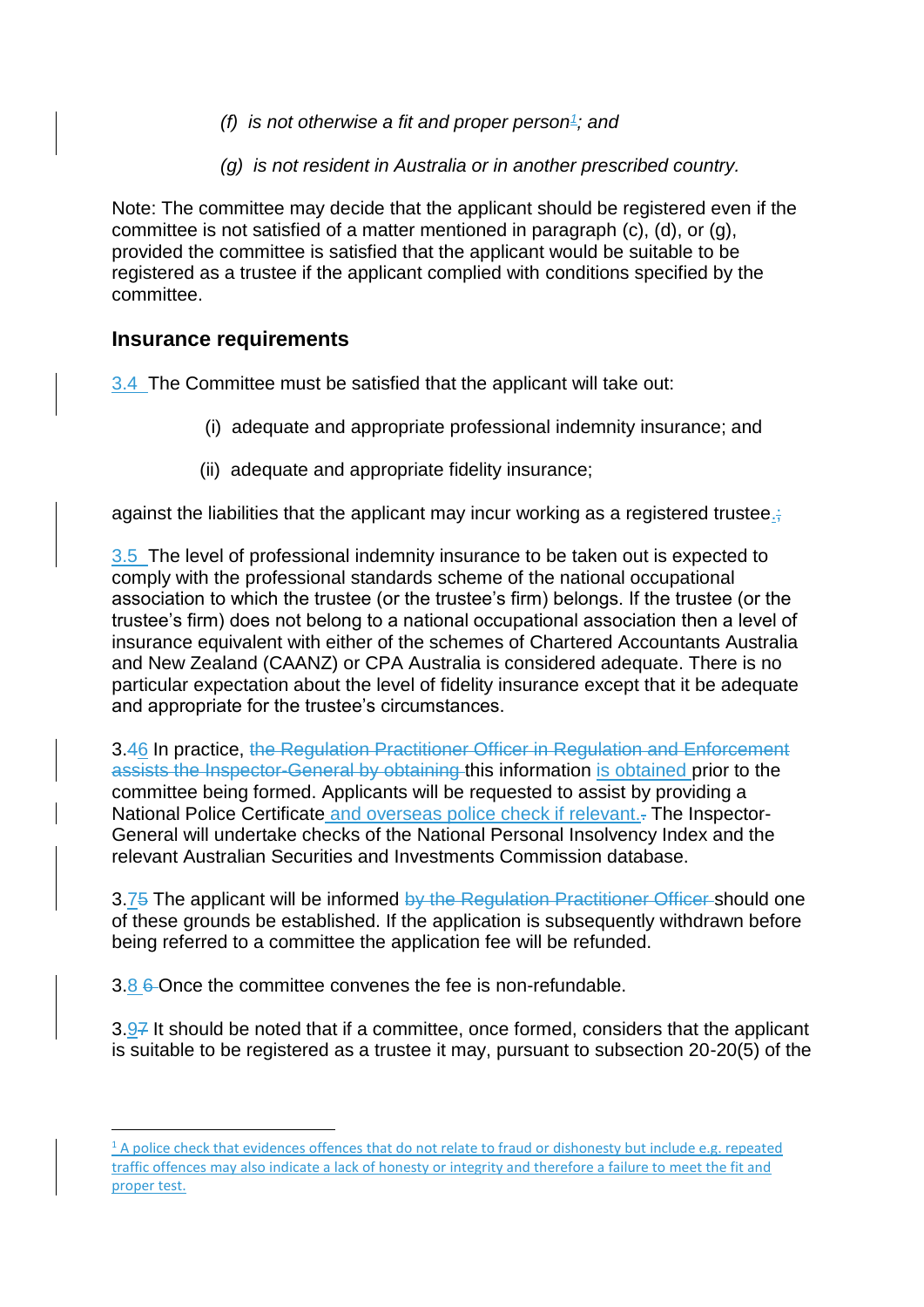Schedule, decide that the applicant should be registered even if it is not satisfied that the applicant has the qualifications, experience, knowledge and abilities prescribed.

3.108 Accordingly, where there is some doubt as to the validity or relevance of qualifications relied on by the applicant, the Inspector-General will convene a committee to consider this aspect in the context of the full application.

## **4. Convening a committee to consider an application**

4.1 After receiving a properly made application the Inspector-General must convene a committee to consider the application.

4.2 The committee convened consists of the Inspector-General or delegate as chairperson, a person appointed by the Minister and a registered trustee chosen by ARITA who has practiced as a trustee for more than five years and is chosen by ARITA.

#### **The interview**

4.3 The committee will consult with the applicant to arrange a convenient time and place for the interview.

4.4 Interviews are recorded electronically and consist of a series of questions. These questions will cover a range of technical and ethical issues and responses will be used along with the application and referees comments to assess the applicant's current knowledge and abilities and whether the fit and proper person test is met. The list of questions will be provided to the applicant approximately 30 minutes prior to the interview to enable applicants to prepare their responses. Some additional questions may be asked to assess the applicant's depth of knowledge or to clarify answers. During the reading time, applicants may consult any printed material including legislation, text books and written notes. Applicants are not permitted to access any electronic devices (such as a tablet or laptop) or access their mobile telephone (except in the case of an emergency). An AFSA employee will be present in the allocated room during the reading time.

4.5 During the interview, applicants can refer to the *Bankruptcy Act 1966* (including *Bankruptcy Regulations 1996* and *Insolvency Practice Rules (Bankruptcy) 2016)* and the ARITA Code of Professional Practice if needed. The questions and any additional questions asked of an applicant are not meant to test the applicant's memory, but rather allow an applicant to demonstrate to the committee that he or she has the requisite ability and knowledge and is of good fame and character evidenced in the manner in which they address and identify issues and apply the provisions of both the Act, and common law and ethical principles relevant to a trustee. (As to the expected demonstrated knowledge required of a trustee, applicants should refer to paragraph 4.7 below).

#### **Written examination**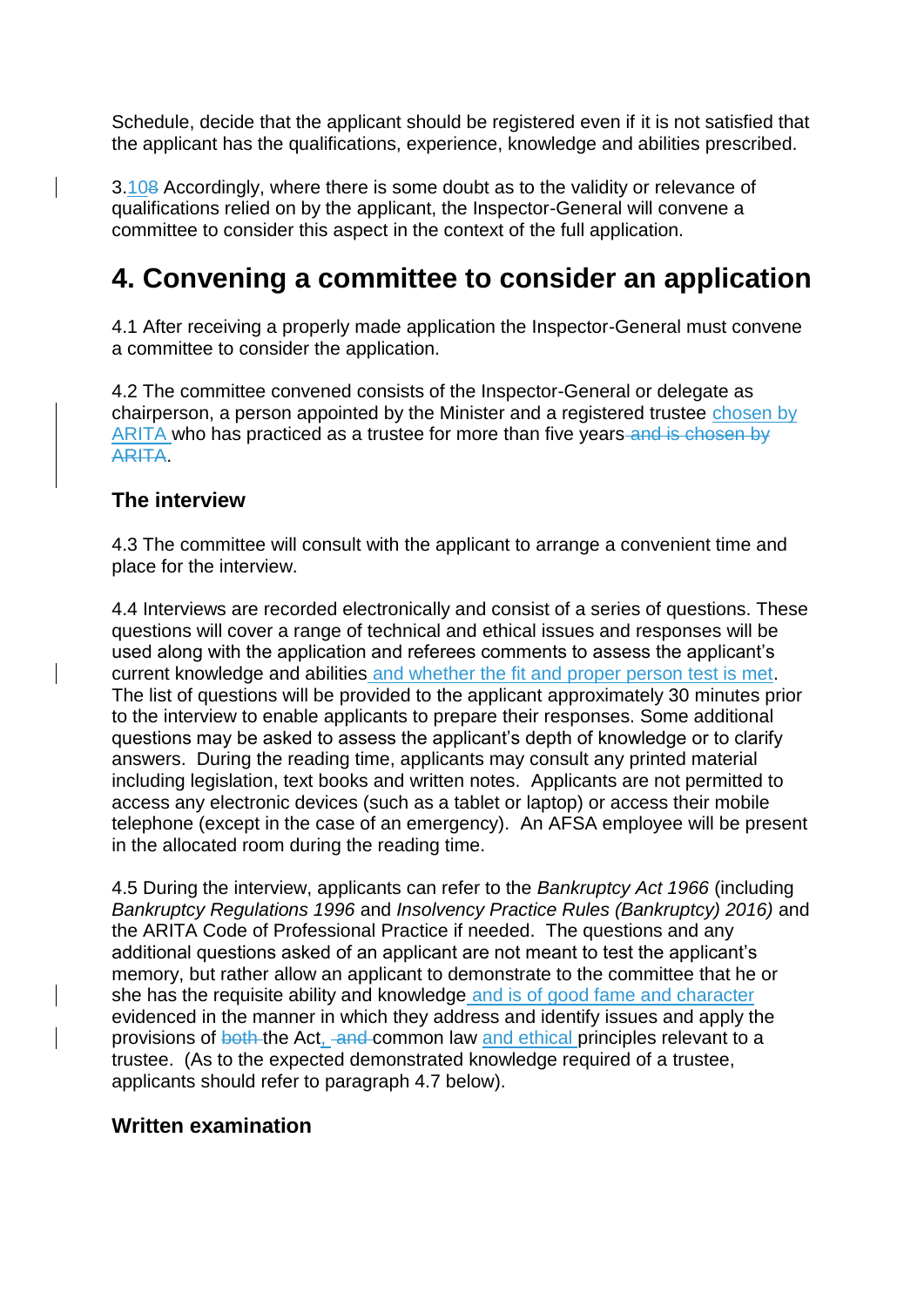4.6 Should the committee need further evidence of the knowledge and abilities of an applicant, the committee may require the applicant to undertake a written examination. This may occur in instances where the committee requires further clarification or information and needs to be satisfied that the applicant has the requisite knowledge.

#### **Knowledge and abilities required**

4.7 Applicants will need to demonstrate:

a. detailed knowledge of the fiduciary duties of a trustee and the duties and powers provided by the bankruptcy legislation

b. detailed knowledge of bankruptcy legislation pertaining to administration of estates and debt agreement administrations under the Act, including the practical issues arising during the course of an administration

c. an understanding of general business concepts, commercial law and other related legislation; for example, the interaction of the Bankruptcy Act and State legislation in areas such as partnership and property law

d. an understanding of the ethical issues confronted by registered trustees such as conflict of interest and how to deal with these (applicants should familiarise themselves with the ARITA Code of Professional Practice)

e. a thorough knowledge of the requirements involved in running their own business as a trustee and trading on a business operated by a bankrupt or debtor to whose estate they may be appointed as trustee, particularly in deciding whether the business is best sold as a going concern.

4.8 Applicants will also need to demonstrate both through interview and referees' comments that they have the following abilities:

- a. high level communication, negotiation and advocacy skills
- b. high level of judgement
- c. high level of professionalism

d. high level of honesty and integrity.

#### **Information from pProfessional bBodies**

4.9 In considering your application for registration, the committee may refer to information held or made available by a relevant professional body such as the ARITA or the Personal Insolvency Professionals Association (PIPA). Applicants who are current members of ARITA or PIPA are also advised that the material they provide in their application may be shared by the committee with the relevant professional bodies in order to seek their views on the applicant. The response provided by those professional bodies may form part of the information the committee will consider to arrive at their decision on the application.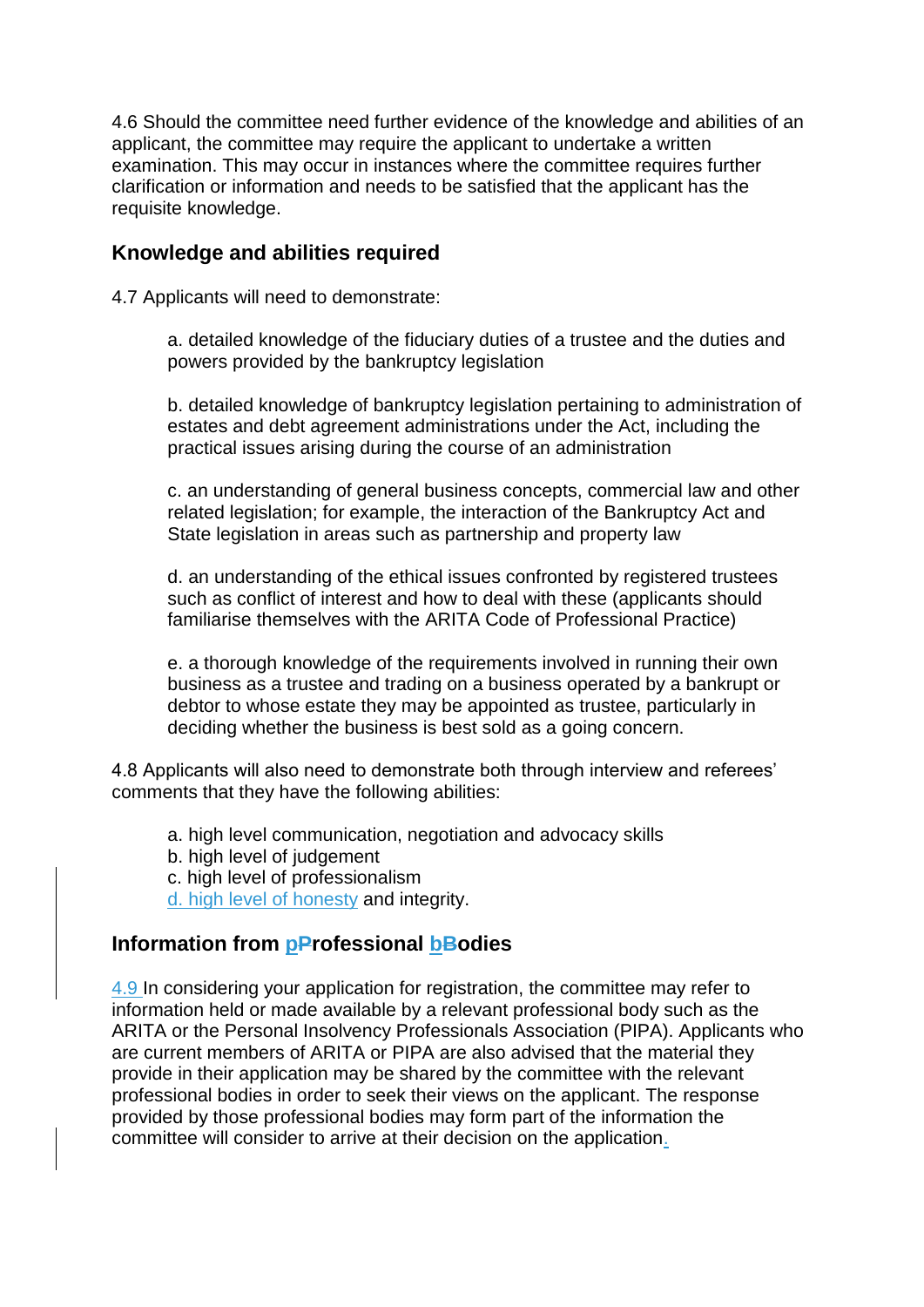#### **Information from other regulators and external dispute resolution schemes**

4.10 In considering your application for registration, the committee may also refer to publicly available information held or made available by other regulators and external dispute resolution schemes, such as ASIC, Australian Financial Complaints Authority (AFCA) etc. The information made available to record outcomes such as enforceable undertakings or complaint findings may form part of the information the committee will consider to arrive at their decision on the application.

### **The decision**

4.119 If the committee believes that the applicant is not suitable it will decide not to register the applicant. As mentioned, the committee has some discretion if it considers the applicant is suitable to be registered, even if it is not satisfied that certain requirements have been met.

4.120 The committee may also, if it thinks fit, impose conditions on an applicant's practice as a registered trustee. This might occur when an applicant has been assessed as suitable but is deficient in a specific area of law or is awaiting the outcome of a relevant event such as completion of qualifications. Conditions imposed historically have included:

a. the applicant be required to research and submit a paper on a specific area of law

b. completion of certain courses or qualifications

c. only consenting jointly with an experience registered trustee for a certain period

d. limiting the volume of administrations taken on in the first 12 months following registration, and

e. limiting the type of matters accepted. For example, an applicant with limited knowledge of debt agreements who indicates they do not intend handling these types of matters may have a condition imposed that they not consent to administer any debt agreements.

4.134 The committee is required to make a decision within 45 business days after interviewing the applicant, (regardless of whether the applicant is also required by the committee to sit a written examination), and provide a report of its decision to both the Inspector-General and the applicant.

# **5. Right of review**

5.1 If an applicant is dissatisfied with the committee's decision, they may seek a review of the decision by the Administrative Appeals Tribunal (the AAT) under section 96-1 of the Schedule. An application to the AAT for a review of the